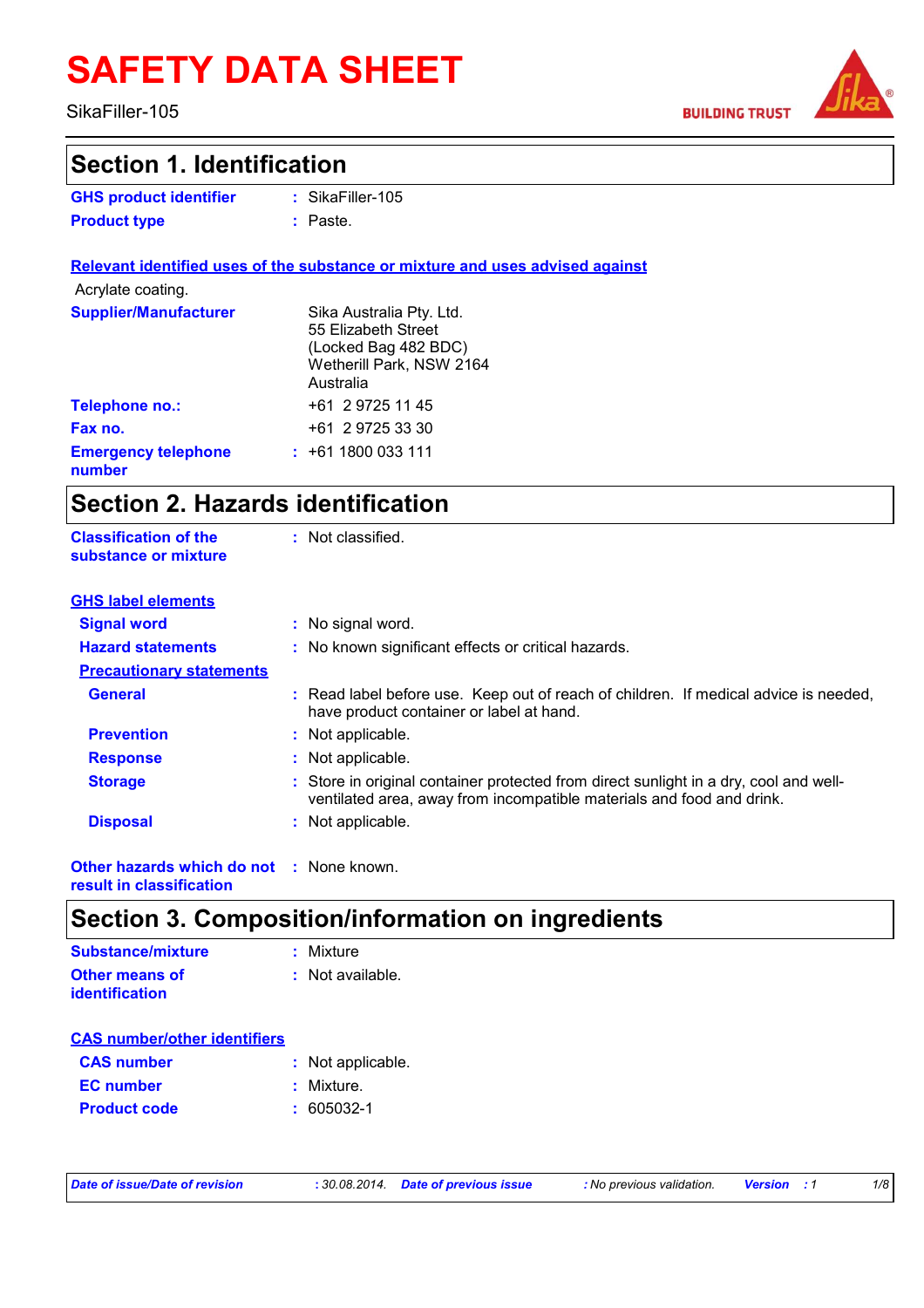### **Section 3. Composition/information on ingredients**

**There are no ingredients present which, within the current knowledge of the supplier and in the concentrations applicable, are classified as hazardous to health or the environment and hence require reporting in this section.**

**Occupational exposure limits, if available, are listed in Section 8.**

### **Section 4. First-aid measures**

**Description of necessary first aid measures**

| <b>Eye contact</b>  | : Immediately flush eyes with plenty of water, occasionally lifting the upper and lower<br>eyelids. Check for and remove any contact lenses. Get medical attention if irritation<br>occurs.                                                                                                                                                               |
|---------------------|-----------------------------------------------------------------------------------------------------------------------------------------------------------------------------------------------------------------------------------------------------------------------------------------------------------------------------------------------------------|
| <b>Inhalation</b>   | : Remove victim to fresh air and keep at rest in a position comfortable for breathing.<br>Get medical attention if symptoms occur.                                                                                                                                                                                                                        |
| <b>Skin contact</b> | : Flush contaminated skin with plenty of water. Remove contaminated clothing and<br>shoes. Get medical attention if symptoms occur.                                                                                                                                                                                                                       |
| <b>Ingestion</b>    | : Wash out mouth with water. Remove victim to fresh air and keep at rest in a<br>position comfortable for breathing. If material has been swallowed and the exposed<br>person is conscious, give small quantities of water to drink. Do not induce vomiting<br>unless directed to do so by medical personnel. Get medical attention if symptoms<br>occur. |

#### **Most important symptoms/effects, acute and delayed**

| <b>Potential acute health effects</b> |                                                                                                                                |
|---------------------------------------|--------------------------------------------------------------------------------------------------------------------------------|
| <b>Eye contact</b>                    | : No known significant effects or critical hazards.                                                                            |
| <b>Inhalation</b>                     | : No known significant effects or critical hazards.                                                                            |
| <b>Skin contact</b>                   | : No known significant effects or critical hazards.                                                                            |
| <b>Ingestion</b>                      | : No known significant effects or critical hazards.                                                                            |
| <b>Over-exposure signs/symptoms</b>   |                                                                                                                                |
| <b>Eye contact</b>                    | : No specific data.                                                                                                            |
| <b>Inhalation</b>                     | : No specific data.                                                                                                            |
| <b>Skin contact</b>                   | : No specific data.                                                                                                            |
| <b>Ingestion</b>                      | : No specific data.                                                                                                            |
|                                       | Indication of immediate medical attention and special treatment needed, if necessary                                           |
| <b>Notes to physician</b>             | : Treat symptomatically. Contact poison treatment specialist immediately if large<br>quantities have been ingested or inhaled. |
| <b>Specific treatments</b>            | : No specific treatment.                                                                                                       |
| <b>Protection of first-aiders</b>     | : No action shall be taken involving any personal risk or without suitable training.                                           |

**See toxicological information (Section 11)**

### **Section 5. Fire-fighting measures**

| Date of issue/Date of revision                       | <b>Date of previous issue</b><br>: 30.08.2014.                  | : No previous validation.<br><b>Version</b> : 1                                       | 2/8 |
|------------------------------------------------------|-----------------------------------------------------------------|---------------------------------------------------------------------------------------|-----|
| <b>Specific hazards arising</b><br>from the chemical |                                                                 | : In a fire or if heated, a pressure increase will occur and the container may burst. |     |
| Unsuitable extinguishing<br>media                    | None known.                                                     |                                                                                       |     |
| <b>Suitable extinguishing</b><br>media               | : Use an extinguishing agent suitable for the surrounding fire. |                                                                                       |     |
| <b>Extinguishing media</b>                           |                                                                 |                                                                                       |     |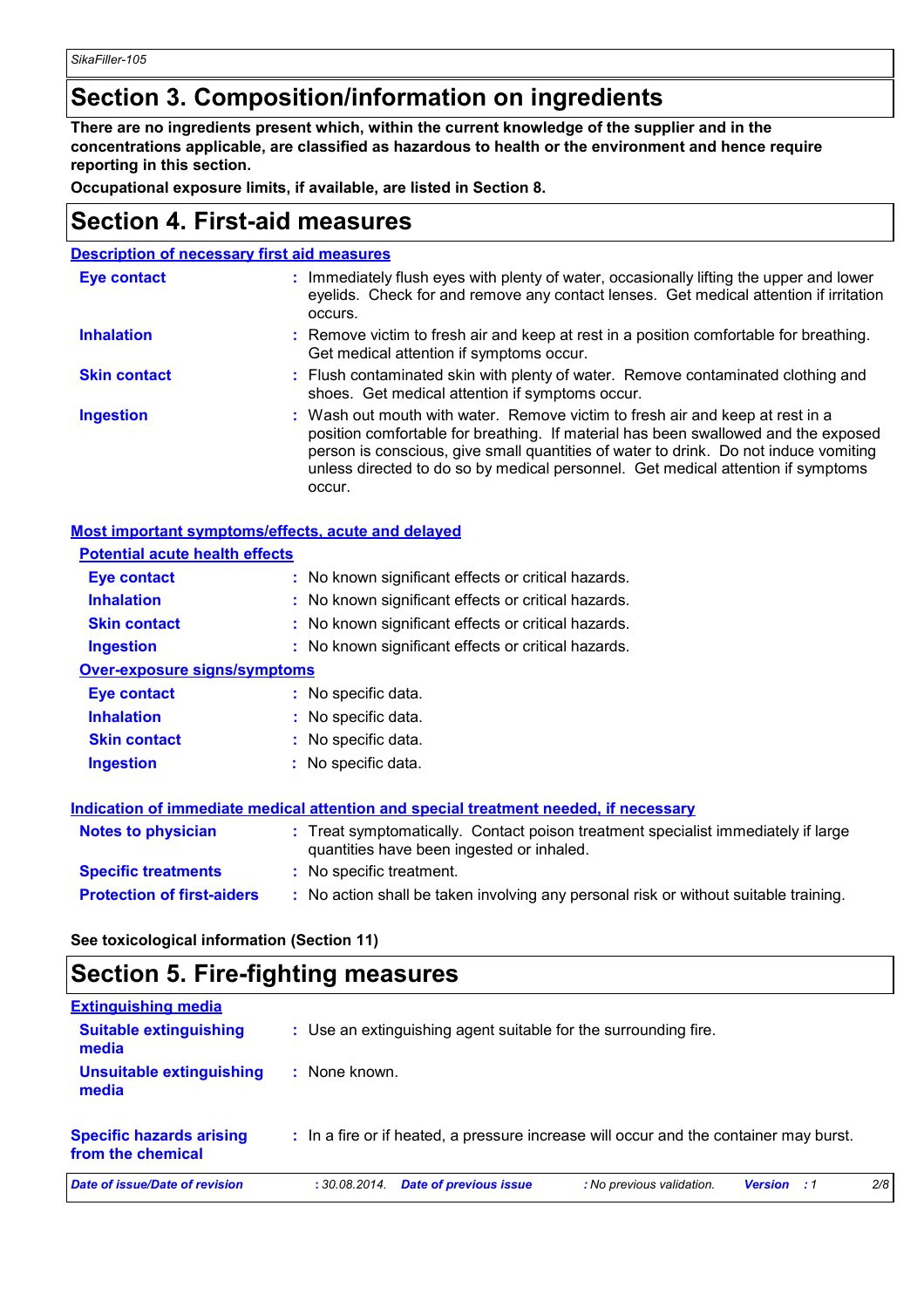# **Section 5. Fire-fighting measures**

| <b>Hazardous thermal</b><br>decomposition products       | : No specific data.                                                                                                                                                                                 |
|----------------------------------------------------------|-----------------------------------------------------------------------------------------------------------------------------------------------------------------------------------------------------|
| <b>Special protective actions</b><br>for fire-fighters   | : Promptly isolate the scene by removing all persons from the vicinity of the incident if<br>there is a fire. No action shall be taken involving any personal risk or without<br>suitable training. |
| <b>Special protective</b><br>equipment for fire-fighters | : Fire-fighters should wear appropriate protective equipment and self-contained<br>breathing apparatus (SCBA) with a full face-piece operated in positive pressure<br>mode.                         |

# **Section 6. Accidental release measures**

|                                                       | <b>Personal precautions, protective equipment and emergency procedures</b>                                                                                                                                                                                                                                                                                                                                                                                                                                                                                                                  |
|-------------------------------------------------------|---------------------------------------------------------------------------------------------------------------------------------------------------------------------------------------------------------------------------------------------------------------------------------------------------------------------------------------------------------------------------------------------------------------------------------------------------------------------------------------------------------------------------------------------------------------------------------------------|
| For non-emergency<br>personnel                        | : No action shall be taken involving any personal risk or without suitable training.<br>Evacuate surrounding areas. Keep unnecessary and unprotected personnel from<br>entering. Do not touch or walk through spilt material. Put on appropriate personal<br>protective equipment.                                                                                                                                                                                                                                                                                                          |
|                                                       | <b>For emergency responders</b> : If specialised clothing is required to deal with the spillage, take note of any<br>information in Section 8 on suitable and unsuitable materials. See also the<br>information in "For non-emergency personnel".                                                                                                                                                                                                                                                                                                                                           |
| <b>Environmental precautions</b>                      | : Avoid dispersal of spilt material and runoff and contact with soil, waterways, drains<br>and sewers. Inform the relevant authorities if the product has caused environmental<br>pollution (sewers, waterways, soil or air).                                                                                                                                                                                                                                                                                                                                                               |
| Methods and materials for containment and cleaning up |                                                                                                                                                                                                                                                                                                                                                                                                                                                                                                                                                                                             |
| <b>Small spill</b>                                    | : Stop leak if without risk. Move containers from spill area. Dilute with water and mop<br>up if water-soluble. Alternatively, or if water-insoluble, absorb with an inert dry<br>material and place in an appropriate waste disposal container. Dispose of via a<br>licensed waste disposal contractor.                                                                                                                                                                                                                                                                                    |
| <b>Large spill</b>                                    | : Stop leak if without risk. Move containers from spill area. Prevent entry into sewers,<br>water courses, basements or confined areas. Wash spillages into an effluent<br>treatment plant or proceed as follows. Contain and collect spillage with non-<br>combustible, absorbent material e.g. sand, earth, vermiculite or diatomaceous earth<br>and place in container for disposal according to local regulations (see Section 13).<br>Dispose of via a licensed waste disposal contractor. Note: see Section 1 for<br>emergency contact information and Section 13 for waste disposal. |

# **Section 7. Handling and storage**

| <b>Precautions for safe handling</b>                                             |                                                                                                                                                                                                                                                                                                                                                                                                                                                                                                                |                           |                |    |     |
|----------------------------------------------------------------------------------|----------------------------------------------------------------------------------------------------------------------------------------------------------------------------------------------------------------------------------------------------------------------------------------------------------------------------------------------------------------------------------------------------------------------------------------------------------------------------------------------------------------|---------------------------|----------------|----|-----|
| <b>Protective measures</b>                                                       | : Put on appropriate personal protective equipment (see Section 8).                                                                                                                                                                                                                                                                                                                                                                                                                                            |                           |                |    |     |
| <b>Advice on general</b><br>occupational hygiene                                 | : Eating, drinking and smoking should be prohibited in areas where this material is<br>handled, stored and processed. Workers should wash hands and face before<br>eating, drinking and smoking. Remove contaminated clothing and protective<br>equipment before entering eating areas. See also Section 8 for additional<br>information on hygiene measures.                                                                                                                                                  |                           |                |    |     |
| <b>Conditions for safe storage,</b><br>including any<br><b>incompatibilities</b> | : Store in accordance with local regulations. Store in original container protected<br>from direct sunlight in a dry, cool and well-ventilated area, away from incompatible<br>materials (see Section 10) and food and drink. Keep container tightly closed and<br>sealed until ready for use. Containers that have been opened must be carefully<br>resealed and kept upright to prevent leakage. Do not store in unlabelled containers.<br>Use appropriate containment to avoid environmental contamination. |                           |                |    |     |
| Date of issue/Date of revision                                                   | <b>Date of previous issue</b><br>: 30.08.2014.                                                                                                                                                                                                                                                                                                                                                                                                                                                                 | : No previous validation. | <b>Version</b> | :1 | 3/8 |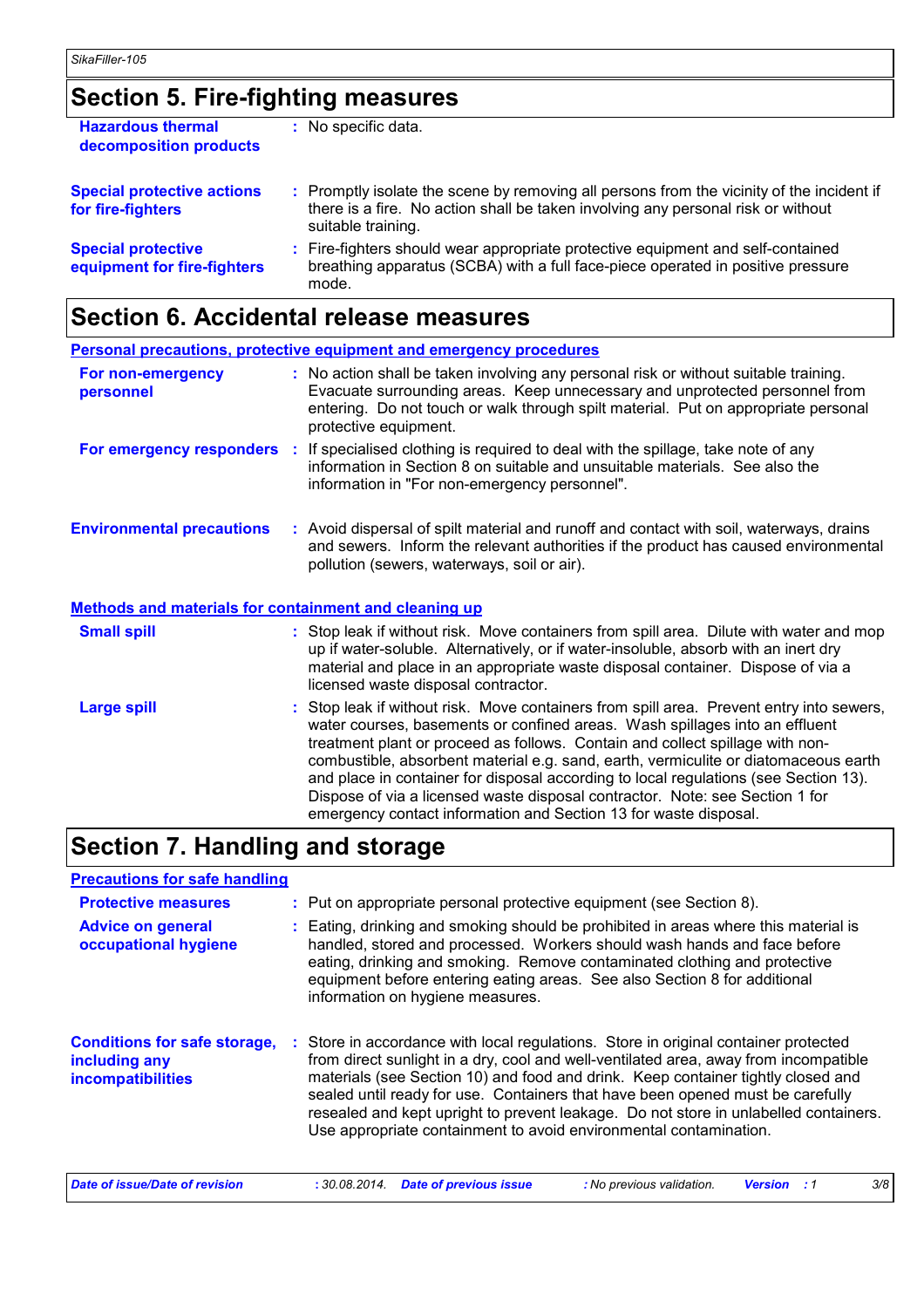# **Section 8. Exposure controls/personal protection**

#### **Control parameters**

### **Occupational exposure limits**

None.

| <b>Appropriate engineering</b><br><b>controls</b> | : Good general ventilation should be sufficient to control worker exposure to airborne<br>contaminants.                                                                                                                                                                                                                                                                                           |
|---------------------------------------------------|---------------------------------------------------------------------------------------------------------------------------------------------------------------------------------------------------------------------------------------------------------------------------------------------------------------------------------------------------------------------------------------------------|
| <b>Environmental exposure</b><br>controls         | Emissions from ventilation or work process equipment should be checked to ensure<br>they comply with the requirements of environmental protection legislation. In some<br>cases, fume scrubbers, filters or engineering modifications to the process<br>equipment will be necessary to reduce emissions to acceptable levels.                                                                     |
| <b>Individual protection measures</b>             |                                                                                                                                                                                                                                                                                                                                                                                                   |
| <b>Hygiene measures</b>                           | : Wash hands, forearms and face thoroughly after handling chemical products, before<br>eating, smoking and using the lavatory and at the end of the working period.<br>Appropriate techniques should be used to remove potentially contaminated clothing.<br>Wash contaminated clothing before reusing. Ensure that eyewash stations and<br>safety showers are close to the workstation location. |
| <b>Eye/face protection</b>                        | : Safety eyewear complying with an approved standard should be used when a risk<br>assessment indicates this is necessary to avoid exposure to liquid splashes, mists,<br>gases or dusts. If contact is possible, the following protection should be worn,<br>unless the assessment indicates a higher degree of protection: safety glasses with<br>side-shields.                                 |
| <b>Skin protection</b>                            |                                                                                                                                                                                                                                                                                                                                                                                                   |
| <b>Hand protection</b>                            | : Chemical-resistant, impervious gloves complying with an approved standard should<br>be worn at all times when handling chemical products if a risk assessment indicates<br>this is necessary.                                                                                                                                                                                                   |
| <b>Body protection</b>                            | Personal protective equipment for the body should be selected based on the task<br>being performed and the risks involved and should be approved by a specialist<br>before handling this product.                                                                                                                                                                                                 |
| <b>Other skin protection</b>                      | : Appropriate footwear and any additional skin protection measures should be<br>selected based on the task being performed and the risks involved and should be<br>approved by a specialist before handling this product.                                                                                                                                                                         |
| <b>Respiratory protection</b>                     | : Use a properly fitted, air-purifying or air-fed respirator complying with an approved<br>standard if a risk assessment indicates this is necessary. Respirator selection must<br>be based on known or anticipated exposure levels, the hazards of the product and<br>the safe working limits of the selected respirator.                                                                        |

# **Section 9. Physical and chemical properties**

| <b>Appearance</b>                     |                                                     |                           |                         |     |
|---------------------------------------|-----------------------------------------------------|---------------------------|-------------------------|-----|
| <b>Physical state</b>                 | : Paste.                                            |                           |                         |     |
| <b>Colour</b>                         | : Greyish-white.                                    |                           |                         |     |
| <b>Odour</b>                          | : Characteristic.                                   |                           |                         |     |
| <b>Odour threshold</b>                | : Not available.                                    |                           |                         |     |
| pH                                    | : Not available.                                    |                           |                         |     |
| <b>Melting point</b>                  | : $0^{\circ}$ C (32 $^{\circ}$ F)                   |                           |                         |     |
| <b>Boiling point</b>                  | : $100^{\circ}$ C (212 $^{\circ}$ F)                |                           |                         |     |
| <b>Flash point</b>                    | : Closed cup: $>101^{\circ}C$ ( $>213.8^{\circ}F$ ) |                           |                         |     |
| <b>Burning time</b>                   | : Not applicable.                                   |                           |                         |     |
| <b>Burning rate</b>                   | : Not applicable.                                   |                           |                         |     |
| <b>Evaporation rate</b>               | : Not available.                                    |                           |                         |     |
| <b>Date of issue/Date of revision</b> | <b>Date of previous issue</b><br>: 30.08.2014.      | : No previous validation. | <b>Version</b><br>- : 1 | 4/8 |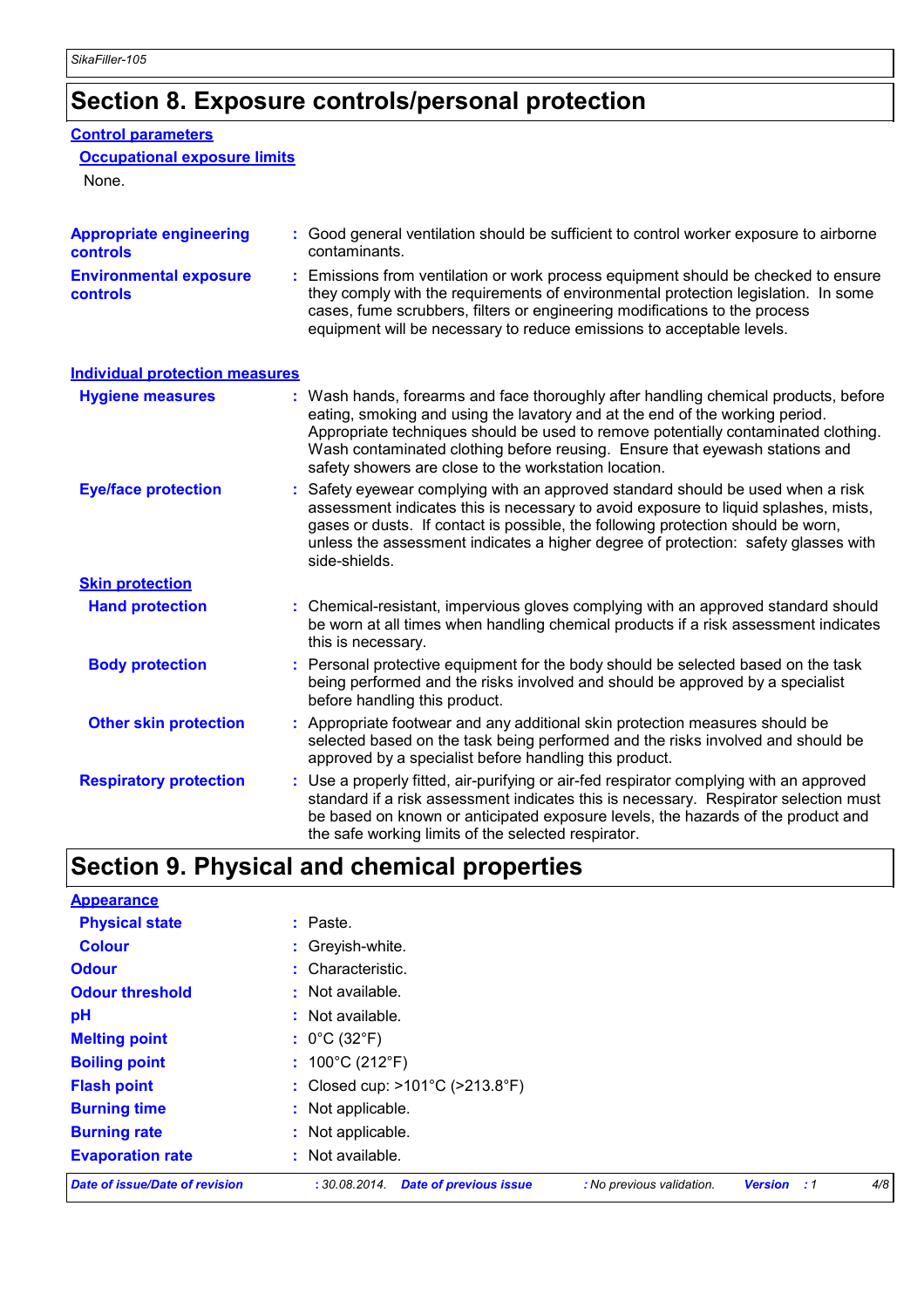# **Section 9. Physical and chemical properties**

| <b>Flammability (solid, gas)</b>                  | : Not available.                             |
|---------------------------------------------------|----------------------------------------------|
| Lower and upper explosive<br>(flammable) limits   | : Not applicable.                            |
| <b>Vapour pressure</b>                            | : Not applicable.                            |
| <b>Vapour density</b>                             | : Not available.                             |
| <b>Density</b>                                    | : $\sim$ 0.9 g/cm <sup>3</sup> [20°C (68°F)] |
| <b>Solubility</b>                                 | Soluble in the following materials: water    |
| <b>Solubility in water</b>                        | $:$ Not available.                           |
| <b>Partition coefficient: n-</b><br>octanol/water | : Not available.                             |
| <b>Auto-ignition temperature</b>                  | : Not applicable.                            |
| <b>Decomposition temperature</b>                  | : Not available.                             |
| <b>SADT</b>                                       | : Not available.                             |
| <b>Viscosity</b>                                  | : Not available.                             |

# **Section 10. Stability and reactivity**

| <b>Reactivity</b>                                   | : No specific test data related to reactivity available for this product or its ingredients.              |
|-----------------------------------------------------|-----------------------------------------------------------------------------------------------------------|
| <b>Chemical stability</b>                           | : The product is stable.                                                                                  |
| <b>Possibility of hazardous</b><br><b>reactions</b> | : Under normal conditions of storage and use, hazardous reactions will not occur.                         |
| <b>Conditions to avoid</b>                          | : No specific data.                                                                                       |
| <b>Incompatible materials</b>                       | : No specific data.                                                                                       |
| <b>Hazardous decomposition</b><br>products          | : Under normal conditions of storage and use, hazardous decomposition products<br>should not be produced. |

# **Section 11. Toxicological information**

#### **Information on toxicological effects**

**Acute toxicity**

Not available.

#### **Irritation/Corrosion**

Not available.

**Sensitisation**

Not available.

#### **Mutagenicity**

Not available.

#### **Carcinogenicity**

Not available.

#### **Reproductive toxicity**

Not available.

| Date of issue/Date of revision |
|--------------------------------|
|--------------------------------|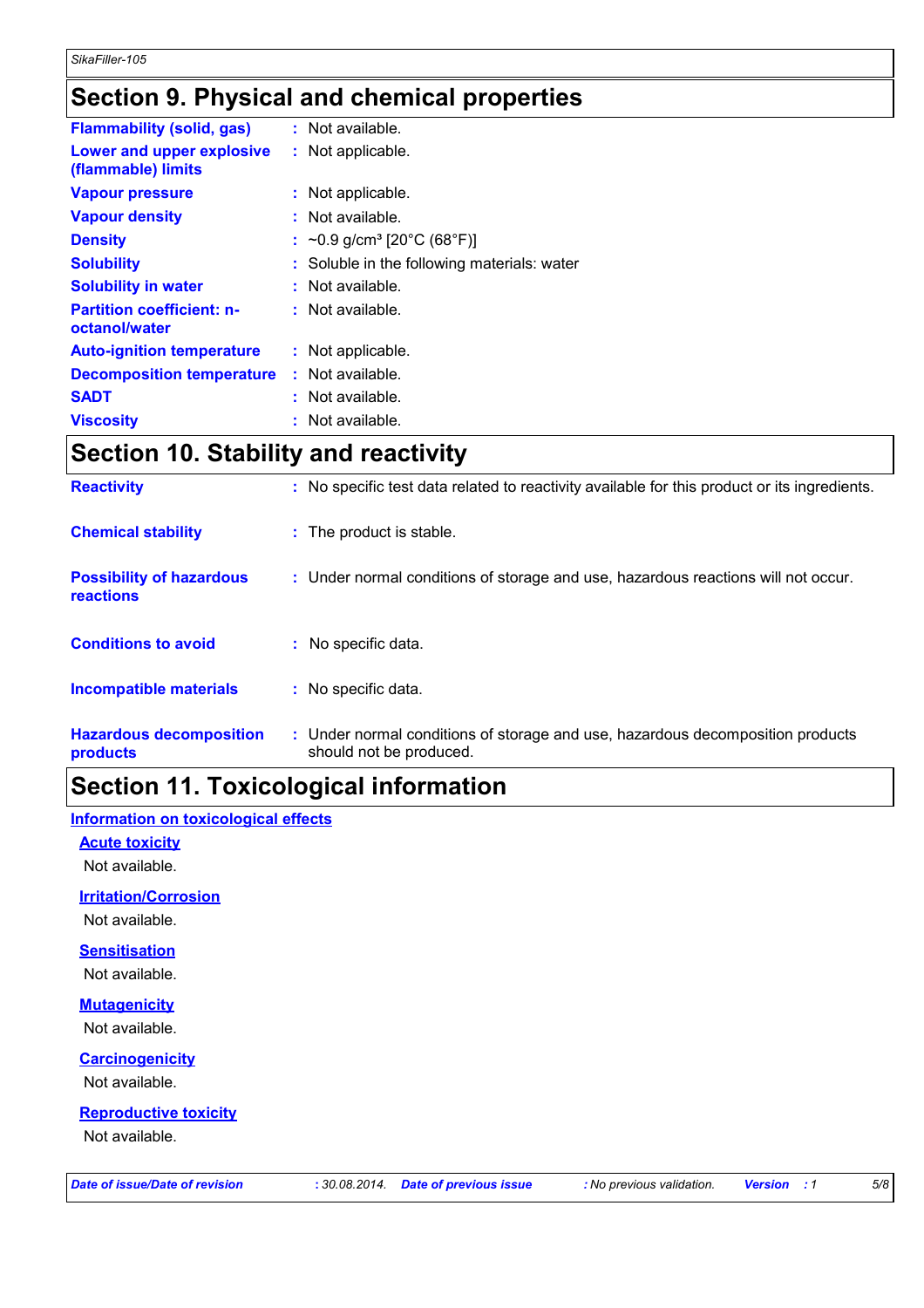# **Section 11. Toxicological information**

| <b>Teratogenicity</b><br>Not available.                                     |                                                                                          |
|-----------------------------------------------------------------------------|------------------------------------------------------------------------------------------|
| <b>Specific target organ toxicity (single exposure)</b><br>Not available.   |                                                                                          |
|                                                                             |                                                                                          |
| <b>Specific target organ toxicity (repeated exposure)</b><br>Not available. |                                                                                          |
|                                                                             |                                                                                          |
| <b>Aspiration hazard</b><br>Not available.                                  |                                                                                          |
| Information on the likely : Not available.<br>routes of exposure            |                                                                                          |
| <b>Potential acute health effects</b>                                       |                                                                                          |
| <b>Eye contact</b>                                                          | : No known significant effects or critical hazards.                                      |
| <b>Inhalation</b>                                                           | : No known significant effects or critical hazards.                                      |
| <b>Skin contact</b>                                                         | : No known significant effects or critical hazards.                                      |
| <b>Ingestion</b>                                                            | : No known significant effects or critical hazards.                                      |
|                                                                             | Symptoms related to the physical, chemical and toxicological characteristics             |
| <b>Eye contact</b>                                                          | : No specific data.                                                                      |
| <b>Inhalation</b>                                                           | : No specific data.                                                                      |
| <b>Skin contact</b>                                                         | : No specific data.                                                                      |
| <b>Ingestion</b>                                                            | : No specific data.                                                                      |
|                                                                             | Delayed and immediate effects and also chronic effects from short and long term exposure |
| <b>Short term exposure</b>                                                  |                                                                                          |
| <b>Potential immediate</b><br>effects                                       | : Not available.                                                                         |
| <b>Potential delayed effects</b>                                            | : Not available.                                                                         |
| <b>Long term exposure</b>                                                   |                                                                                          |
| <b>Potential immediate</b><br>effects                                       | Not available.                                                                           |
| <b>Potential delayed effects</b>                                            | : Not available.                                                                         |
| <b>Potential chronic health effects</b><br>Not available.                   |                                                                                          |
| <b>General</b>                                                              | No known significant effects or critical hazards.                                        |
| <b>Carcinogenicity</b>                                                      | No known significant effects or critical hazards.                                        |
| <b>Mutagenicity</b>                                                         | No known significant effects or critical hazards.                                        |
| <b>Teratogenicity</b>                                                       | No known significant effects or critical hazards.                                        |
| <b>Developmental effects</b>                                                | No known significant effects or critical hazards.                                        |
| <b>Fertility effects</b>                                                    | No known significant effects or critical hazards.                                        |
| <b>Numerical measures of toxicity</b>                                       |                                                                                          |
| <b>Acute toxicity estimates</b>                                             |                                                                                          |
|                                                                             |                                                                                          |

Not available.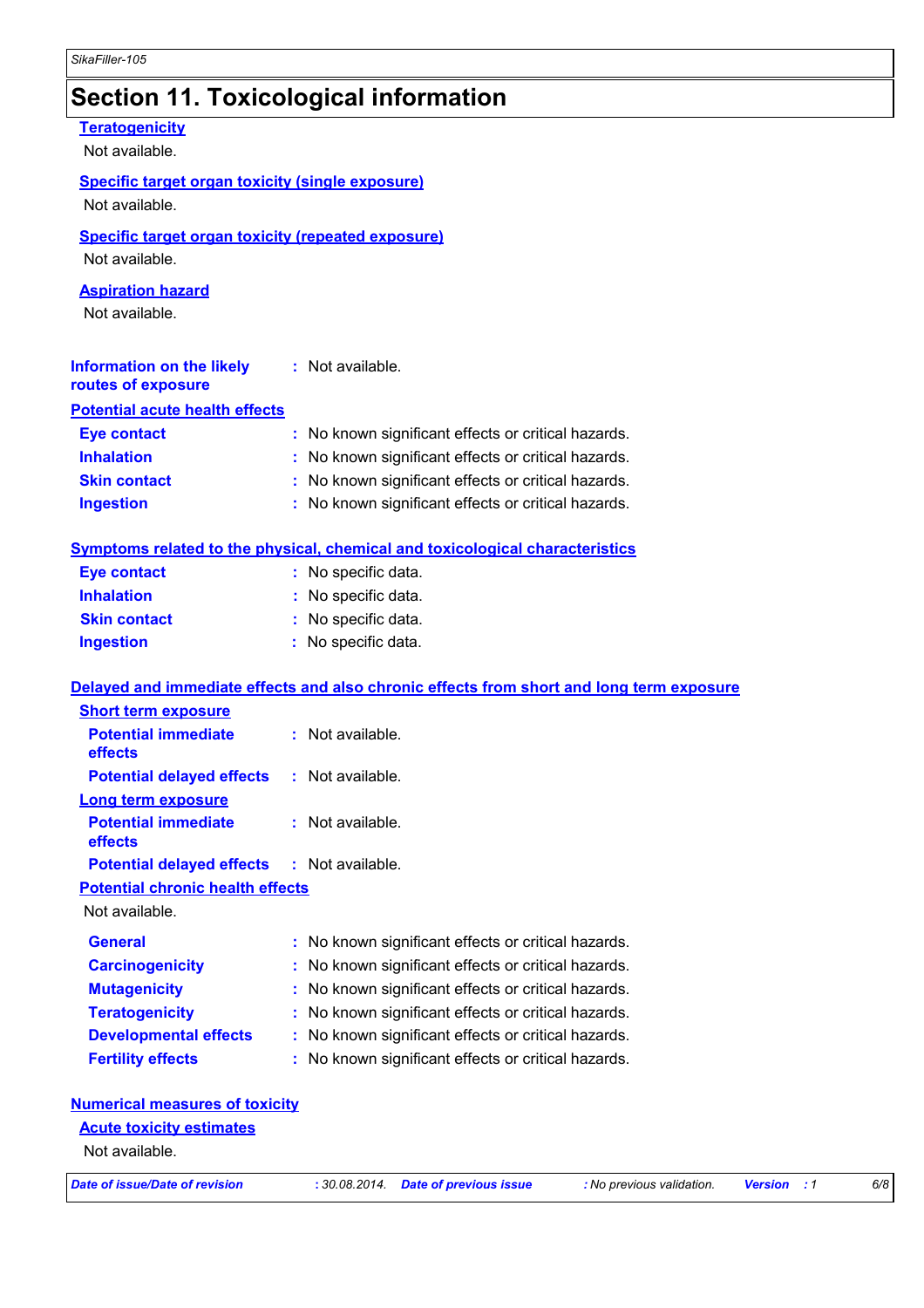### **Section 11. Toxicological information**

# **Section 12. Ecological information**

#### **Toxicity**

Not available.

#### **Persistence and degradability**

Not available.

#### **Bioaccumulative potential**

Not available.

#### **Mobility in soil**

**Soil/water partition coefficient (KOC) :** Not available.

**Other adverse effects** : No known significant effects or critical hazards.

### **Section 13. Disposal considerations**

The generation of waste should be avoided or minimised wherever possible. Disposal of this product, solutions and any by-products should at all times comply with the requirements of environmental protection and waste disposal legislation and any regional local authority requirements. Dispose of surplus and nonrecyclable products via a licensed waste disposal contractor. Waste should not be disposed of untreated to the sewer unless fully compliant with the requirements of all authorities with jurisdiction. Waste packaging should be recycled. Incineration or landfill should only be considered when recycling is not feasible. This material and its container must be disposed of in a safe way. Empty containers or liners may retain some product residues. Avoid dispersal of spilt material and runoff and contact with soil, waterways, drains and sewers. **Disposal methods :**

### **Section 14. Transport information**

| <b>Regulation</b> |                          | <b>UN number   Proper shipping name</b> | <b>Classes</b> | PG* | <b>Label</b> | <b>Additional information</b> |
|-------------------|--------------------------|-----------------------------------------|----------------|-----|--------------|-------------------------------|
| <b>ADG</b>        | <b>Not</b><br>regulated. |                                         |                |     |              |                               |
| <b>ADR</b>        | <b>Not</b><br>regulated. |                                         |                |     |              |                               |
| <b>IMDG</b>       | <b>Not</b><br>regulated. |                                         |                |     |              |                               |
| <b>IATA</b>       | <b>Not</b><br>regulated. |                                         |                |     |              |                               |

PG\* : Packing group